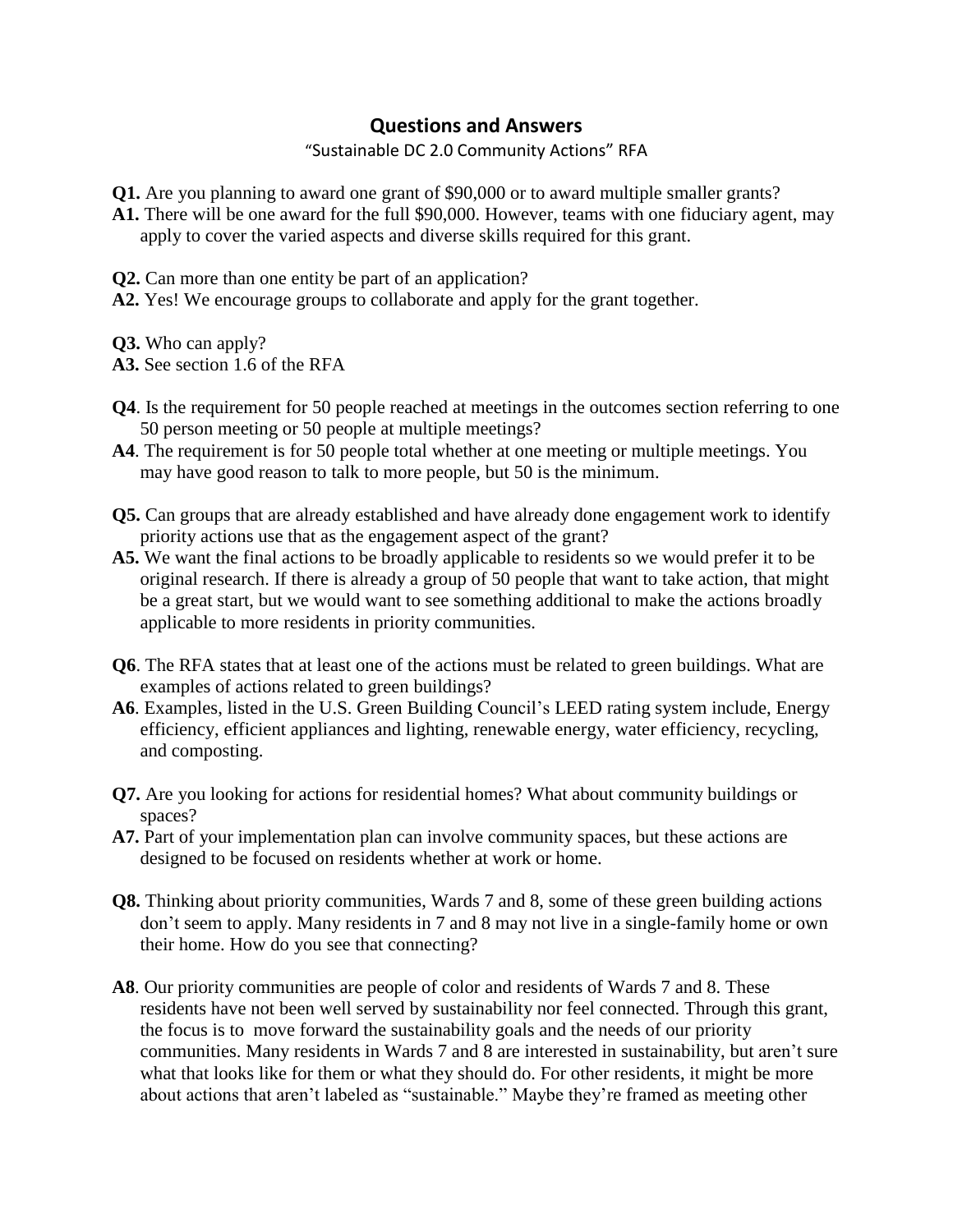goals—reliable transits, food access, affordability—but have the side benefit of sustainability goals. The actions are to be implementable by residents without major structural changes or major capital projects like new bus lines (maybe creative carpooling solutions instead) or new grocery stores (maybe better access to existing stores coming online East of the Anacostia River).

- **Q9**. The timeline is tight and 6 to 12 weeks to award the grant really cuts into time available for implementation. What is the likely grant award timeline?
- **A9**. While the standard timeline for grant awarding is 6 to 12 weeks, we are planning to prioritize the grant to hopefully award it closer to 6 to 8 weeks.

**Q10.** Do I need to have something implemented by September 30, 2020?

- **A10**. Yes, there needs to be some kind of pilot of at least one of your implementation plans. A pilot may be just an aspect of a broader implementation plan (such as a behavior change campaign for a smaller audience with a plan to scale or a creative program that could prove the impact with a plan to replicate with more people later. We recognize that this is a short amount of time to implement a whole project, but there may be additional opportunities for funding in the next fiscal year.
- **Q11.** Will DOEE provide support to measure and assess the success of the project towards Sustainable DC quantitative targets? Does the grantee need to provide quantitative data and measurements?
- **A11.** The grantee should be able to analyze the impact of their pilot and analyze the potential impact of their implementation plan. An example is measuring carpooling or bike to work campaign with X% of people doing a different behavior after the competition or program. However, we are not expecting grantees to track their project's impact on the overall Sustainable DC 2.0 target for the city.
- **Q12**. Do the actions need to go in hand with the goals of Sustainable DC 2.0 Plan?
- **A12**. YES! The actions are to be reflective of the goals of the Sustainable DC 2.0 Plan
- **Q13**. Are the results of the community meetings and surveys available in a fact sheet?
- **A13**. The raw data from resident surveys and community engagement meetings to finalize Sustainable DC 2.0 will be available to the selected grantee.
- **Q14.** Would you please share a participant list from the first information session?
- **A14**. The following people attended the first information session on Wednesday, March 4, 2020:
	- Carolyn Rudd and Edward Wofford, CRP Corporation
	- Beth Gingold, Recycle Leaders
- **Q15.** Can you clarify the distinction being drawn between "action plans" and "implementation plans"?
- **A15**. We use the terms "action plans" and "implementation plans" interchangeably.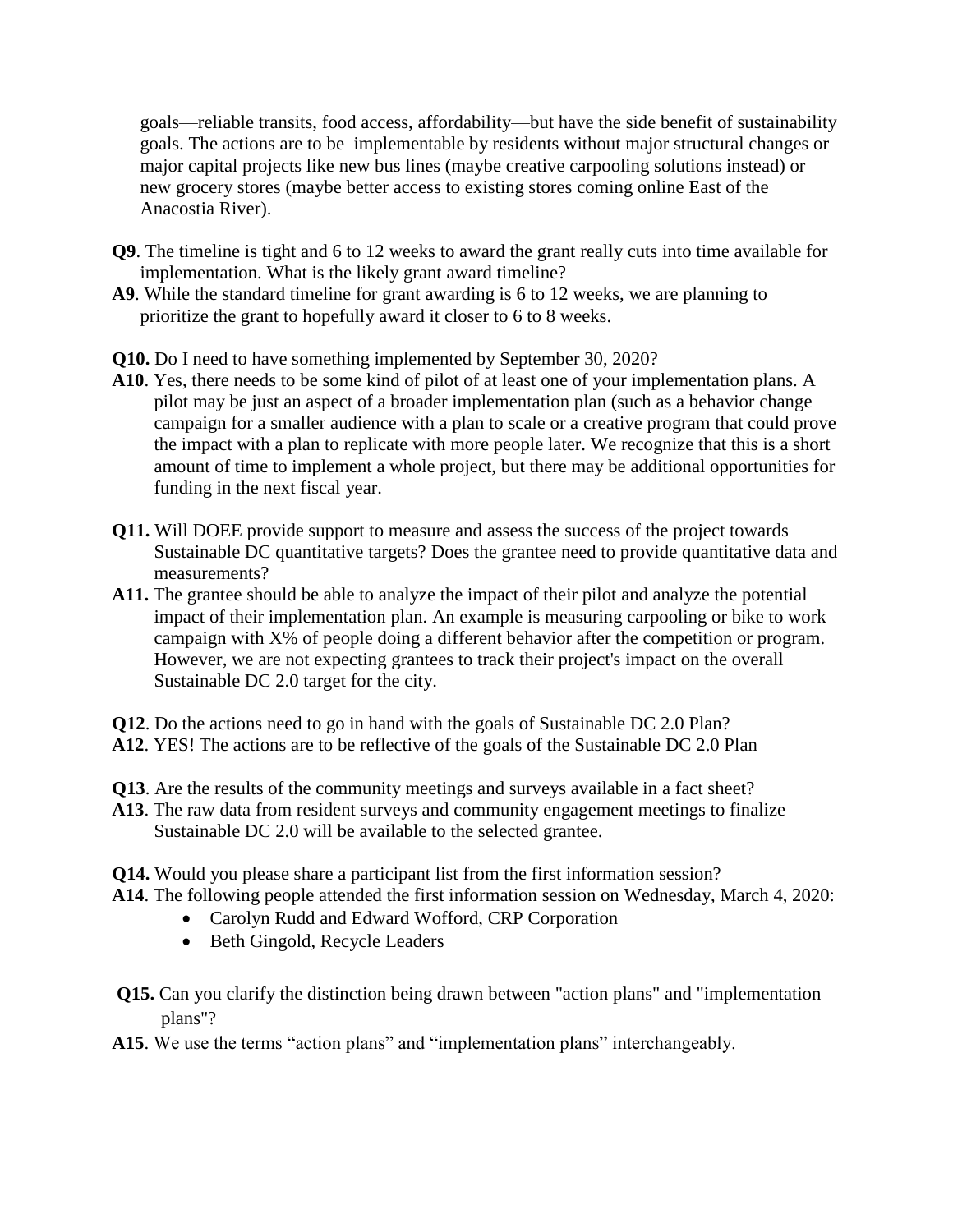- **Q16**. To what extent will City staff support the engagement activities (i.e. deploying of staff to community-based activities)?
- **A16**. Grantees are not to rely on DOEE staff to support engagement activities. DOEE will be engaged in broader sustainability engagement work during this time. This grant will be additive to that work.
- **Q17**. What is the relationship of the community actions identified in this grant and the actions identified in Sustainable DC 2.0?
- **A17**. The community actions identified and piloted in this grant should support the goals and targets of the Sustainable DC 2.0 Plan, but don't need to directly align with a specific Sustainable DC 2.0 action.
- **Q18**. Should the results of the pilot be included in the final report or in a separate document?
- **A18**. The results of the pilot should be included in the final report.
- **Q19**. How would you define success for the pilot projects?
- **A19.** We would define success as a pilot project that informs the larger action implementation plan. The pilot does not need to fully implement the action implementation plan, but should demonstrate that the action is feasible and worthwhile in undertaking.
- **Q20.** How do we budget for a pilot when we are not sure what kind of action we will be piloting (because it will be based on the community conversations as part of the grant)?
- **A20.** We recognize this is a challenge and acknowledge there will need to be some flexibility in the budget after the input from the community meetings is analyzed. We would also ask you to think about the scope and scale of actions you are considering to inform your budget.
- **Q21.** Are there specific sections in the Sustainable DC 2.0 Plan you would like to focus on?
- **A21.** No, as long as one of the actions focuses on green building, we do not have a preference in any goal or targets of the plan.
- **Q22.** Are you looking for us to talk to the same people that were polled as part of the Sustainable DC Plan 2.0 or to convene a new set of people?
- **A22.** We are looking for the grantee to convene a new set of residents focusing on Wards 7 and 8, and people of color.

**Q23.** Do businesses need to provide a current budget, or is it just for non-profits organizations? **A23**. Ever applicant needs to provide a budget.

- **Q24.** Do you have a template for the budget?
- **A24.** Please use the budget template provided in Appendix 4 of the RFA, which is also available at [https://doee.dc.gov/node/1463701.](https://doee.dc.gov/node/1463701)